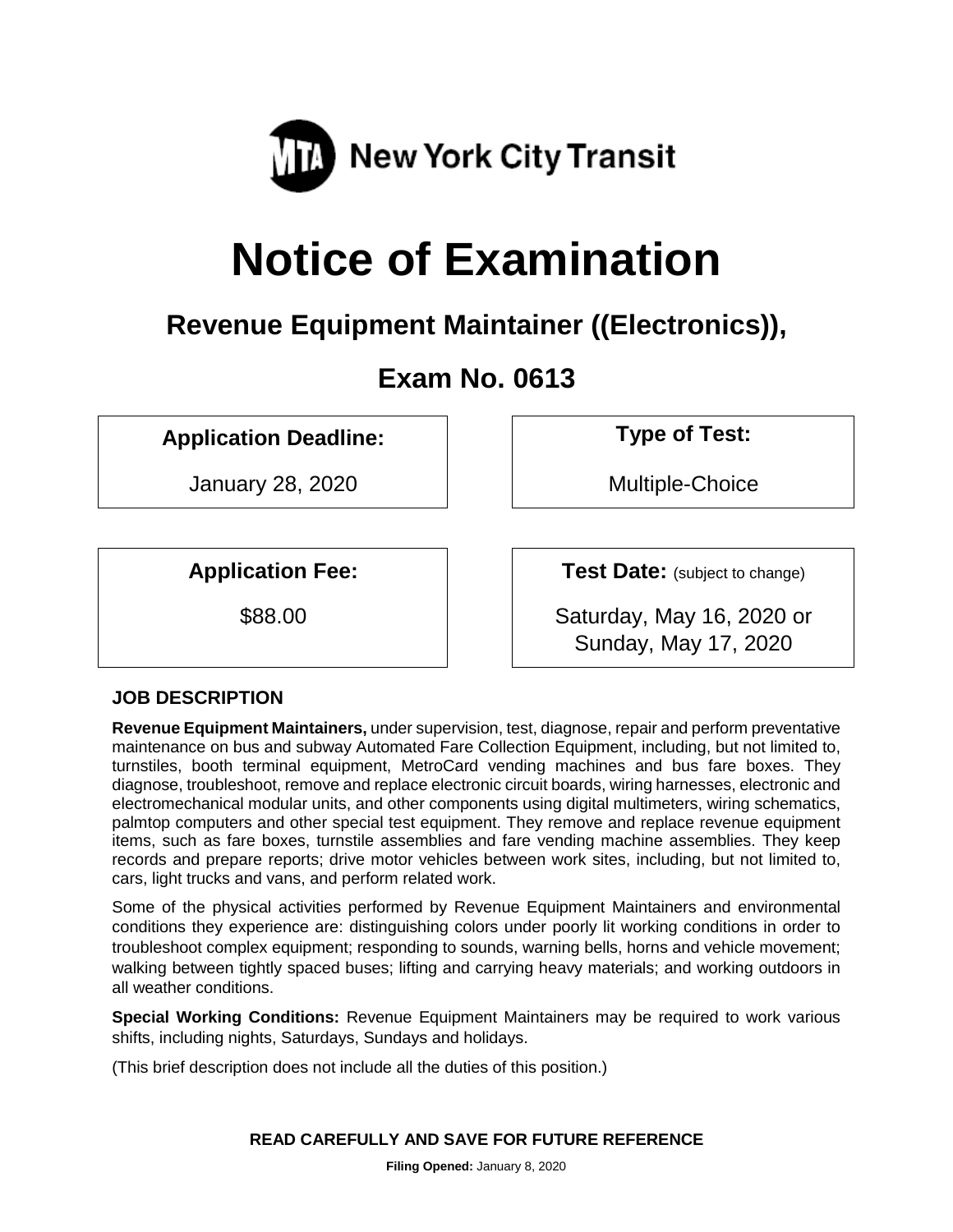### **SALARY AND BENEFITS**

The current minimum salary for Revenue Equipment Maintainer is \$37.43 per hour for a 40-hour work week. This rate is subject to change. The benefits of this position include, but are not limited to, night and weekend salary differentials, paid holidays, vacation and sick leave, a comprehensive medical plan and a pension plan. There are two assignment levels within this class of positions. Appointment will be made to Assignment Level I. After appointment, employees may be assigned to the higher assignment level at the discretion of the agency.

#### **HOW TO QUALIFY**

**Education and Experience Requirements:** By the **last day of the Application Period,** you must meet the requirements below:

Three years of full-time journey-level experience (i.e. you must be a fully-trained, knowledgeable, experienced, proficient, and competent technician) in maintaining, testing, troubleshooting, calibrating and repairing equipment incorporating microprocessors, and related electronic equipment.

For the above journey-level experience to be credited, it must be **preceded by** one of the following:

- 1. Two years of full-time experience as a technician, technician's helper, apprentice or trainee performing or assisting in the work described above; or
- 2. Graduation from a trade school or technical school, with a major course of study in electrical, electronic, electromechanical, or computer technology, or a closely related field, totaling 600 hours; or
- 3. Graduation from a vocational high school with a major course of study in electrical, electronic, electromechanical, or computer technology, or a closely related field; or
- 4. An associate degree or higher in electrical, electronic, electromechanical, or computer technology, or a closely related field from an accredited college or university.

The high school, vocational high school, technical school, or trade school must be approved by a State's Department of Education or a recognized accrediting organization. The college or university must be accredited by regional, national, professional or specialized agencies recognized as accrediting bodies by the U.S. Secretary of Education, and by the Council for Higher Education Accreditation (CHEA).

You are responsible for determining whether you meet the qualification requirements for this examination prior to submitting the *Application*. You may be given the test(s) and/or assessment(s) before we determine if you meet the qualification requirements. If you are marked "Not Qualified," your *Application* fee will **not** be refunded and you will **not** receive a score.

# **REQUIREMENTS TO BE APPOINTED**

**Driver License Requirement:** At the time of appointment, you must have a motor vehicle driver license valid in the State of New York with no disqualifying restrictions that would preclude the performance of the duties of this title. If you have serious moving violations, a license suspension or an accident record, you may be disqualified. This license must be maintained for the duration of your employment in the title.

**Drug Screening Requirement:** You must pass a drug screening in order to be appointed.

(Continued)

#### **READ CAREFULLY AND SAVE FOR FUTURE REFERENCE**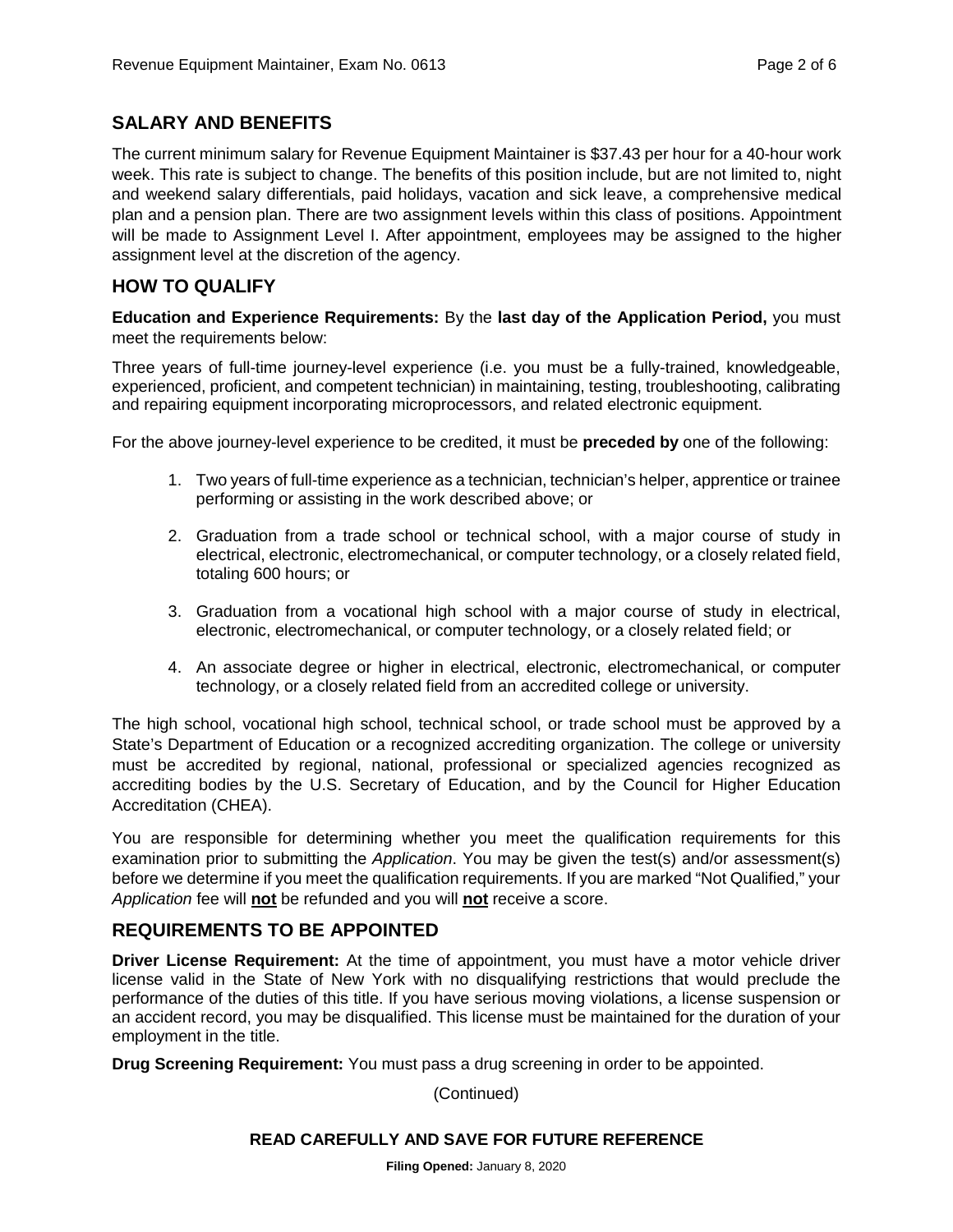# **REQUIREMENTS TO BE APPOINTED** (Continued)

**Residency:** New York City residency is not required for this position.

**English Requirement:** You must be able to understand and be understood in English to perform the duties and responsibilities of this position.

**Proof of Identity:** Under the Immigration Reform and Control Act of 1986, you must be able to prove your identity and your right to obtain employment in the United States prior to employment with MTA New York City Transit.

# **HOW TO OBTAIN AN APPLICATION**

During the application period, the application and other required forms for this examination will be attached to this Notice of Examination. Additional copies may be obtained during the application period at http://mta.info/nyct/hr/appexam.htm, or you may obtain a printed copy in person at the MTA Exam Information Center, as indicated below. Computers with internet access are available on a limited basis at branches of the New York Public Library, the Brooklyn Public Library and the Queens Library to patrons with a valid library card.

**MTA Exam Information Center:** Open Monday through Friday, from 9 AM to 3 PM, in the lobby at 180 Livingston Street, Brooklyn, New York. Directions: take the A, C, F or R trains to the Jay Street-Metro Tech Station, or the 2, 3, or the G train to the Hoyt Street Station. The MTA Exam Information Center will be closed on Monday, January 20, 2020, in observance of Martin Luther King Jr. Day.

# **REQUIRED FORMS**

- 1. **Application:** Make sure that you follow all instructions included with your *Application*, including payment of fee. Save a copy of the instructions for future reference.
- 2. **Education and Experience Test Paper:** Write your social security number in the box at the top of the cover page, and the examination title and number in the box provided. This form must be filled out completely and in detail for you to receive your proper rating. Keep a copy of your completed Education and Experience Test Paper for your records.
- 3. **Foreign Education Fact Sheet (required only if you need credit for your foreign education for this examination):** If you were educated outside the United States, you must have your foreign education evaluated to determine its equivalence to education obtained in the United States. The services that are approved to make this evaluation, as well as instructions on how to submit this evaluation are listed in the *Foreign Education Fact Sheet* included with your application packet. When you contact the evaluation service, ask for a "document-by-document" (general) evaluation of your foreign education. Your foreign education evaluation **must** be submitted directly to NYC Transit's Examinations Unit by the service completing the evaluation. Foreign education evaluations received directly from applicants will **not** be accepted. You can also access the *Foreign Education Fact Sheet* on our website at [http://web.mta.info/nyct/hr/forms\\_instructions.htm.](http://web.mta.info/nyct/hr/forms_instructions.htm)

**Note:** You are not required to submit a Foreign Education Evaluation if you meet the qualification requirements based on education obtained in the United States. However, you must indicate that you have completed the higher-level degree in the United States; proof of acceptance into an academic program or school is not sufficient to determine satisfactory equivalency.

(Continued)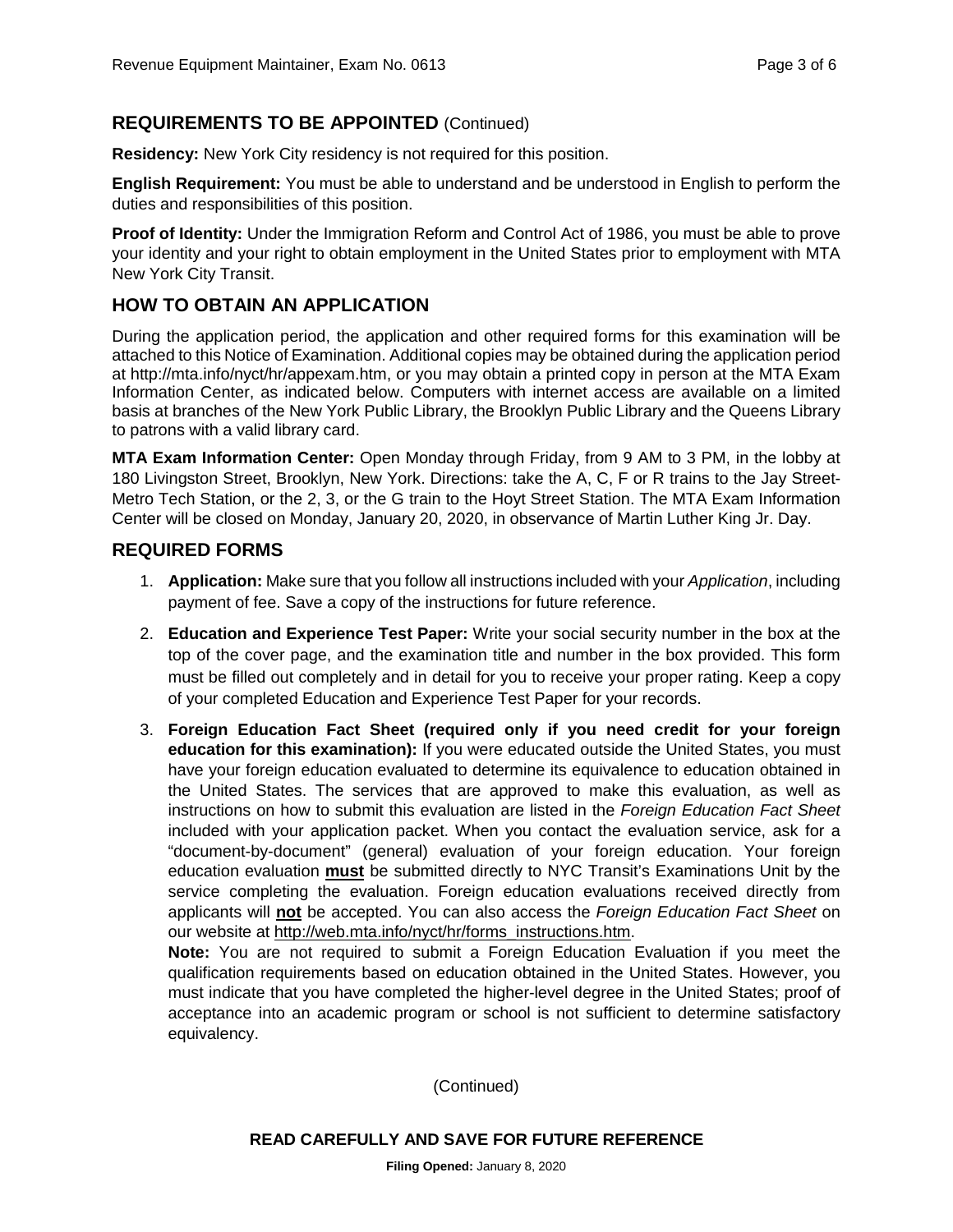# **HOW TO SUBMIT AN APPLICATION AND PAY THE APPLICATION FEE**

If you believe you meet the requirements in the "How to Qualify" section, you **must** apply by mail. MTA New York City Transit will **not** accept *Applications* in person.

#### **Applications by mail must:**

- 1. Include all of the required forms, as indicated in the "Required Forms" section above.
- 2. Be postmarked by the last day of the application period.
- 3. Be mailed to the address in the "Correspondence" section of this notice.
- 4. Include the appropriate fee in the form of a money order.

#### **The Money Order (Postal Money Order preferred) must:**

- 1. Be made payable to MTA New York City Transit.
- 2. Be valid for one year.
- 3. Have the following information written on it: your name, home address, the last four digits of your social security number, and the exam title and exam number.

Save your money order receipt for future reference and proof of filing an *Application*.

#### **Cash and personal checks will not be accepted**.

**Application Fee:** This fee is generally not refundable. Under special circumstances, you may be entitled to a refund. You should refer to the Department of Citywide Administrative Services ("DCAS") General Exam Regulations to determine if you are entitled to a refund prior to requesting a refund. You can refer to the bottom of the last page of the Notice of Examination for instructions on how to obtain a copy of the DCAS General Exam Regulations.

# **HOW TO SUBMIT AN APPLICATION WHEN REQUESTING A FEE WAIVER**

Applicants who wish to request a fee waiver must obtain an *Application* in person at the MTA Exam Information Center as indicated above and must submit the *Application* and required forms by mail to the address in the "Correspondence" section below **by the last day of the application period**.

MTA New York City Transit will not accept *Applications* in person. Additional information on how to request an application fee waiver is available with the *Application.*

#### **ADMISSION LETTER**

An *Admission Letter* will be mailed to you about 10 days before the first date of the multiple-choice test. If you do not receive an *Admission Letter* at least 4 days before this date, you may obtain a duplicate letter at the MTA Exam Information Center (as indicated above). A paper copy of the *Admission Letter* is your ticket for admission to the test.

Applicants **must** keep their mailing address **up to date**. Please refer to the Correspondence section below for instructions on how to update your address and other contact information.

# **THE TEST**

You will be given a competitive multiple-choice test. A score of at least 70% is required to pass this test. Your score on this test will determine your place on the eligible list.

You will be scheduled to take the test on one of the dates listed in the above "Test Date" box. You will be randomly assigned to a test date and location, and you cannot request that your scheduled test date or location be changed, unless you meet the conditions in the "Special Arrangements" section below.

(Continued)

#### **READ CAREFULLY AND SAVE FOR FUTURE REFERENCE**

**Filing Opened:** January 8, 2020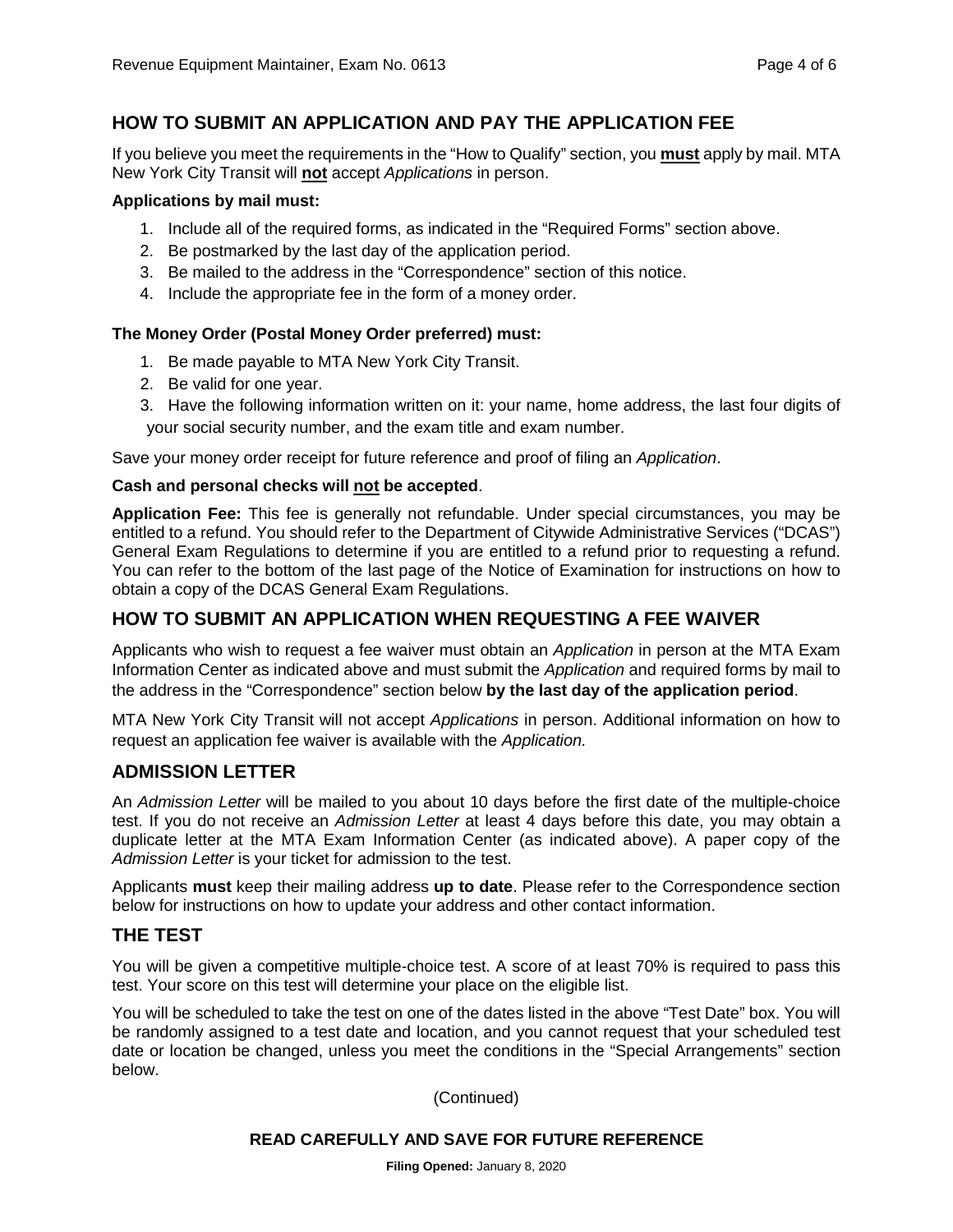#### **THE TEST** (Continued)

The multiple-choice test may include questions that require the use of any of the following knowledge areas/abilities: electrical and electronic theory; the maintenance, troubleshooting, and repair of electrical, electronic and mechanical equipment, including the selection and use of required tools and testing devices; reading and interpreting schematics, diagrams and maintenance manuals; safe work practices, including first aid procedures; and other related areas.

Veterans' or Disabled Veterans' Credit will be granted only to eligible passing candidates who request that they be applied. Veterans' or Disabled Veterans' Credit should be requested at the time of application, but **must** be requested before the date the eligible list is established. Claims for Veterans' or Disabled Veterans' Credit cannot be made once the eligible list is established.

# **TEST ADMINISTRATION GUIDELINES**

**Warning:** You are not permitted to enter the test site with cellular phones, smart watches, beepers, pagers, cameras, portable media players, or other electronic devices. Calculators are permitted; however, they must be hand-held, battery or solar powered, numeric only. Calculators with functions **other than** addition, subtraction, multiplication and division **are prohibited**. Electronic devices with an alphabetic keyboard or with word processing or data recording capabilities such as planners, organizers, etc. are prohibited. If you use any of these devices in the building at any time before, during or after the test, you may **not** receive your test results, your test score may be nullified, and your application fee will **not** be refunded.

You may not have any other person, including children, present with you while you are being processed for or taking the test and no one may wait for you inside of the test site while you are taking the test.

**Required Identification: You are required to bring one (1) form of valid (non-expired) signature and photo bearing identification to the test site**. The name that was used to apply for the exam must match the first and last name on the photo ID. A list of acceptable identification documents is provided below**. If you do not have an acceptable ID, you may be denied testing.** Acceptable forms of identification (bring one) are as follows: State issued driver's license, State issued identification card, US Government issued Passport, US Government issued Military Identification Card, US Government issued Alien Registration Card, IDNYC, Employer ID with photo, or Student ID with photo.

**Leaving:** You must leave the test site once you finish the test. If you leave the test site after being fingerprinted but before finishing the test, you will not be permitted to re-enter. If you disregard this instruction and re-enter the test site, you may not receive your test results, your test score may be nullified, and your application fee will not be refunded.

# **THE TEST RESULTS**

If you meet the education and experience requirements and pass the competitive multiple-choice test, your name will be placed in final score order on an eligible list and you will be given a list number. You will be notified by mail of your test results. If you meet all requirements and conditions, you will be considered for appointment when your name is reached on the eligible list.

# **ADDITIONAL INFORMATION**

**Probationary Period:** You will be required to satisfactorily complete a one-year probationary period.

(Continued)